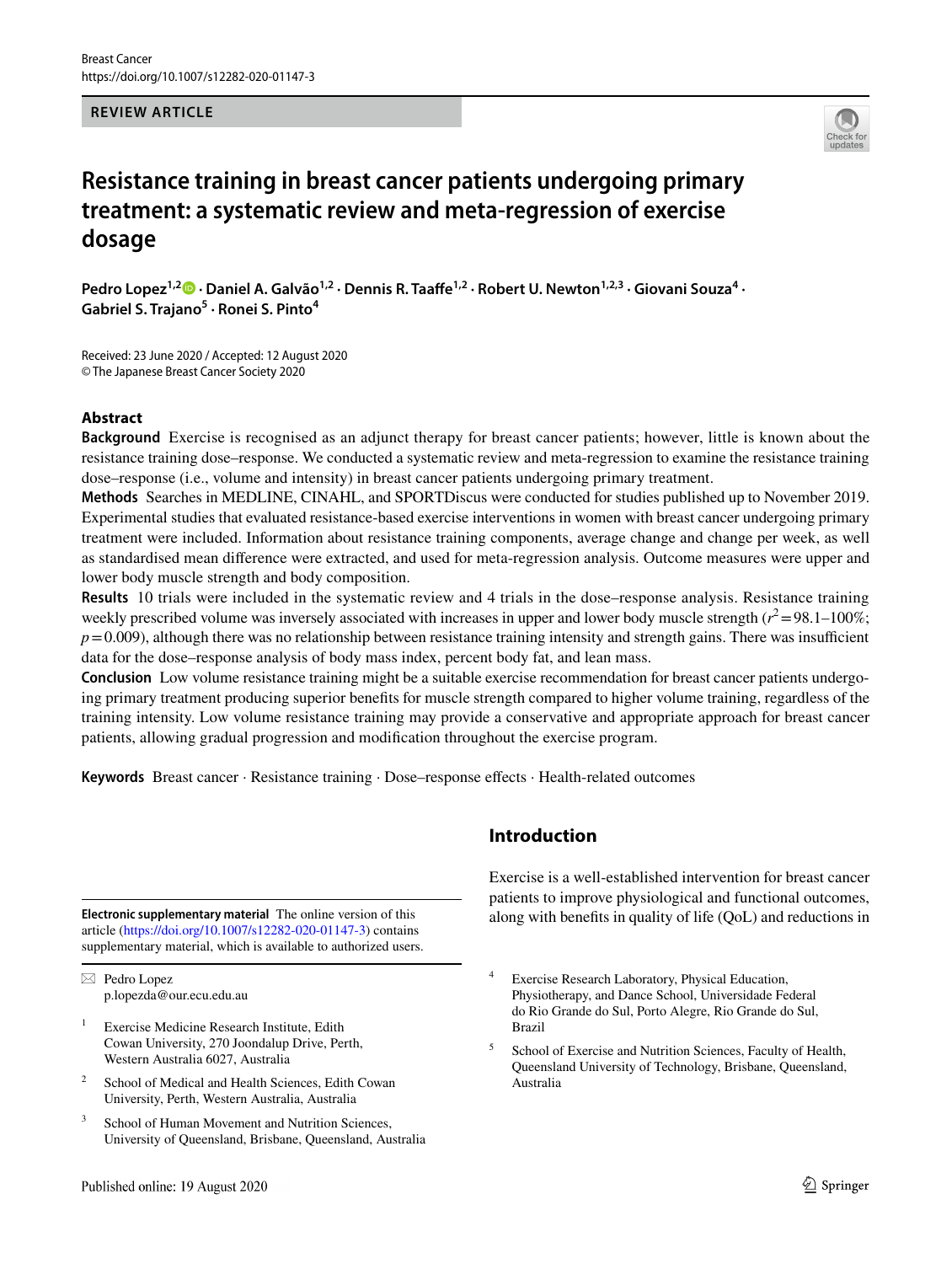treatment toxicities during and following primary treatment  $[1-4]$  $[1-4]$ . A number of trials have reported the efficacy of exercise to improve cardiorespiratory ftness, muscle strength, body composition, quality of life and fatigue in this patient group undergoing primary treatment (e.g., START [[5\]](#page-7-2)), CARE [[6\]](#page-7-3), OPTITRAIN [[7\]](#page-7-4), BEST [[8\]](#page-7-5), and NEXT trials [\[9](#page-7-6)]). Consequently, exercise for the management of cancer patients has been endorsed by many professional organizations such as the *American College of Sports Medicine* (ACSM) [[1,](#page-7-0) [2](#page-7-7)], the *American Cancer Society* [\[3](#page-7-8)], and *Exercise & Sport Science Australia* (ESSA) [[10,](#page-7-9) [11](#page-7-10)].

A resistance-based multimodal exercise program has been recommended for breast cancer patients given its broad efect on physical ftness, body composition, and quality of life [\[5](#page-7-2), [12\]](#page-7-11). Specifically, resistance training leads to improvements in muscle strength, functional capacity and lean mass, with the prescription varying from 1 to 3 sets of 8–15 repetitions and at intensities of 60–85% of one-repetition maximum (1-RM) [[13\]](#page-8-0). Considering the potential benefts of this exercise mode, there is a paucity of dose–response information (including minimal exercise volume and intensity required) potentially precluding the design of efficient exercise interventions beyond general recommendations (i.e., one size fts all approach) [[14–](#page-8-1)[16](#page-8-2)]. For instance, it might be that for breast cancer patients, a lower resistance training dosage may be sufficient to enhance relevant gains in health-related outcomes such as muscle strength and body composition given their detrained status resulting from local and systemic treatments, age, and lifestyle behaviour [\[17](#page-8-3)]. However, the specifc resistance exercise dosage proposed has been based on evidence addressing patient-reported outcomes (e.g., psychological distress and QoL) [\[13\]](#page-8-0), and the lack of comparative trials prevents further understanding of the dose–response on objectively assessed health-related outcomes. Furthermore, it might well be that a lower resistance training dosage will reduce barriers related to exercise, such as time commitment, resources required, and exercise effort, potentially enhancing exercise adherence.

Beyond the association of muscle strength and body composition with functional performance and fatigue amelioration in breast cancer patients, these health-related outcomes are also related to cancer endpoints. For example, higher levels of muscle strength are associated with longer overall survival [\[18](#page-8-4)] and body composition components (lean mass and fat mass) are associated with cancer recurrence [[19,](#page-8-5) [20](#page-8-6)]. Thus, investigating the resistance training dose–response may also help increase the efficacy of exercise in clinically relevant cancer endpoints. As a result, the purpose of this systematic review and meta-regression analysis was to examine the resistance-based training dose–response relationship on the health-related outcomes of muscle strength and body composition in breast cancer patients undergoing primary treatment (chemotherapy and/or radiotherapy).

#### **Methods**

#### **Study selection procedure**

The study was undertaken in accordance with the Preferred Reporting Items for Systematic Reviews and Meta-Analyses (PRISMA) statement [[21\]](#page-8-7) and the method used was based on the minimum criteria established by the Cochrane Back Review Group (CBRG) [\[22\]](#page-8-8). The review included randomised controlled trials (RCT) and single-group studies that evaluated the efects of resistance-based exercise interventions in women with breast cancer undergoing primary treatment. Trials were excluded when (1) home-based exercise (non-supervised) interventions were used in the whole intervention period, due to lack of control on variables of interest such as the frequency, intensity, time and type (FITT) factors; and (2) written in a language other than English. Eligibility was assessed independently by two authors, with diferences resolved by consensus.

The search was conducted up to November 2019 using the following electronic databases: MEDLINE, CINAHL, and SPORTDiscus. The terms used were 'breast cancer', and 'resistance training' in association with a list of sensitive terms to search for experimental studies. In addition, we performed a manual search of references in selected studies to detect studies potentially eligible for inclusion. The search strategy used for the MEDLINE (PubMed) database is shown in the Supplementary Material Table S1. This systematic review was not registered in any prospectively systematic review database (e.g., PROSPERO).

### **Study quality assessment**

The methodological quality was evaluated according to the PRISMA recommendation [[21\]](#page-8-7). Assessments included adequate sequence generation, allocation concealment, blinding of outcomes assessors, use of intention-to-treat analysis, and description of losses and exclusions.

#### **Data extraction**

Titles and abstracts of all articles identifed by the search strategy were independently evaluated in duplicate (P.L. and G.S.). Abstracts that did not provide sufficient information regarding the inclusion and exclusion criteria were selected for full-text evaluation. In the second phase, the same reviewers independently evaluated these full-text articles and selected them in accordance with the eligibility criteria. Disagreements between reviewers were resolved by consensus. The data extraction was performed via a standardised form. Information on the interventions, outcomes,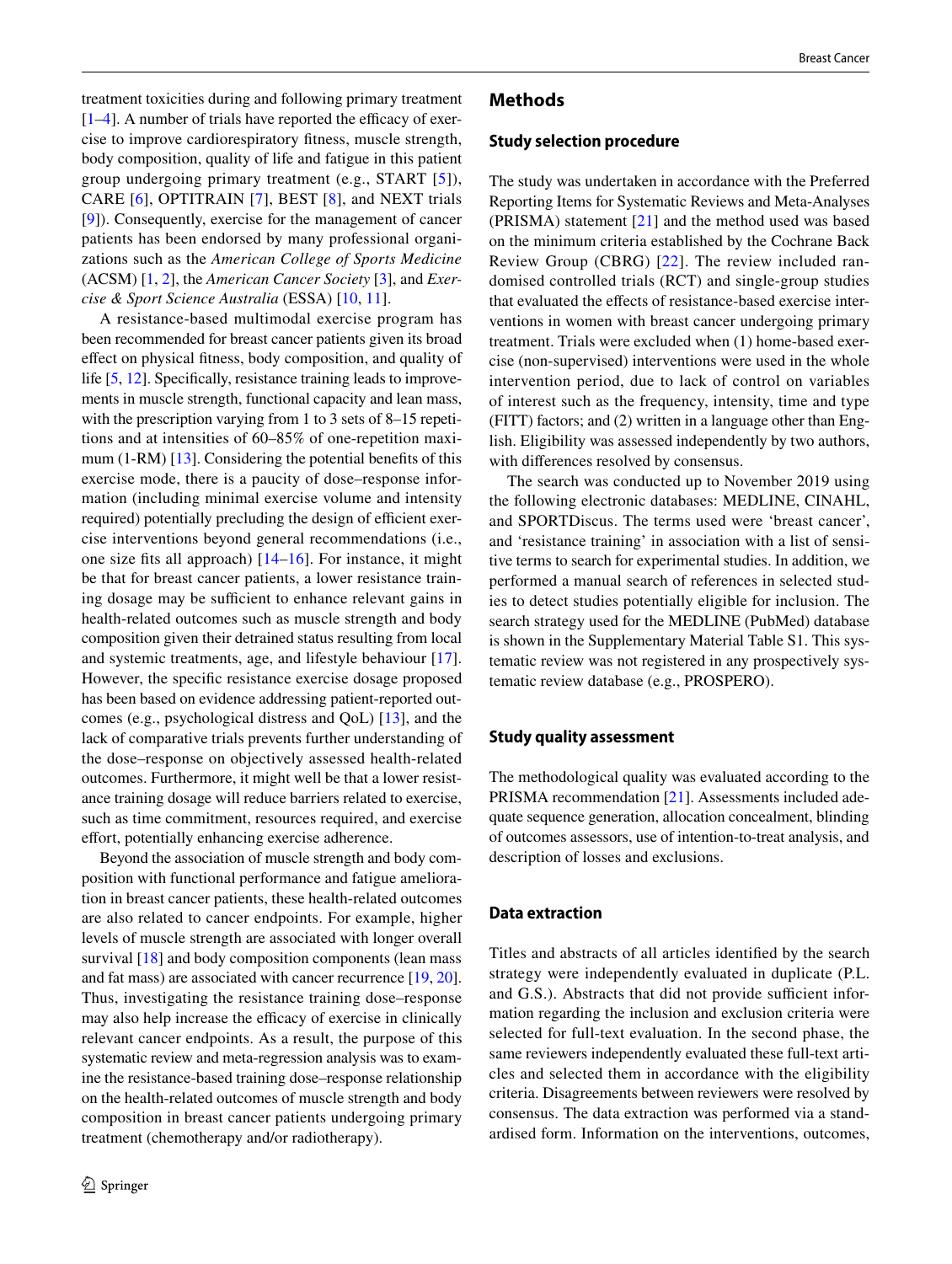and patients was collected. Study characteristics, intervention duration, components of the resistance training prescription (i.e. frequency, intensity, volume, and modality), adverse events and feasibility were extracted, along with the main outcomes, assessment techniques, and results. The percentage of studies meeting each criterion was calculated. Outcomes were extracted in their absolute units (e.g., kg for 1-RM muscle strength assessment).

## **Quantifcation of resistance training prescription**

In the present study, training volume refers to all sessions performed in the week and was determined as the product of sessions per week, sets and repetitions [frequency  $\times$  sets × repetitions] for the lower and upper body, as well as total volume. Exercise intensity is presented as a percentage of the one-repetition maximum (1-RM). In cases where the intensity was expressed only as a function of how many repetitions the participant was able to perform (e.g. repetitions maximum), we estimated the relative intensity based on data of the relationship between the number of repetitions performed and the 1-RM for the same or similar exercises [\[23\]](#page-8-9). When the resistance training volume or intensity was not reported, their values were reported as "missing".

### **Calculation of change and rate of change**

In most of the studies reviewed, the authors reported the change in the outcomes or the pre- and post-training values. When graphs were used instead of numerical data, the graphs were measured through their plots using a specifc tool for data extraction (WebPlotDigitizer, San Francisco, California, USA). Relative changes were calculated by dividing the post- with the pre-training values. To allow for comparisons between studies of diferent duration, percentage change per week was calculated by dividing the change in the outcome with the duration of the training period in each study. The values were then summed and expressed as the mean, standard deviation (SD), and 95% confdence interval (CI).

## **Data analysis**

The outcomes analysed in the present study were upper and lower body muscle strength, body composition (percent body fat, and lean mass), and body mass index (BMI). Furthermore, we used meta-regression to explore the relationship between training characteristics and change in outcomes when four or more data points were available. First, we undertook a meta-analysis to generate standardised mean diferences (SMD). Considering within variance of outcomes, the SMD was used for muscle strength (diferent exercises to test upper and lower body muscle strength) to generate univariate inverse-variance weighted meta-regression assessing the association of resistance training weekly volume (i.e., frequency x sets x repetitions) and intensity (i.e., percentage of 1-RM) with these outcomes. Statistical signifcance was assumed when the model reached a  $\alpha$  value  $\leq$  0.05. Publication bias was explored by contourenhanced funnel plots and Egger's test [\[24](#page-8-10)]. Analyses were conducted using the package *metareg* from Stata 14.0 software (Stata, College Station, USA).

## **Results**

## **Studies included**

All studies selected reported the aim to investigate the efect of resistance-based training (i.e. resistance exercise alone or combined resistance and aerobic exercise) in breast cancer patients undergoing primary treatment. We retrieved 1,569 studies, 1,462 of which were retained for screening (Fig. [1\)](#page-3-0). Of these, 1,390 studies were excluded, and 72 fulltext articles were assessed for eligibility. Sixty-two studies were excluded due to not evaluating the effect of exercise on the main outcomes  $(n=14)$ , involving women with breast cancer not undergoing primary treatment  $(n=17)$ , reporting secondary analysis of the main trial  $(n=21)$ , examining different outcomes  $(n=7)$ , involving mixed cancer patients without separate data for breast cancer patients undergoing primary treatment  $(n=2)$ , and the language was not in English  $(n=1)$ . The eligibility assessment resulted in 10 trials [[5,](#page-7-2) [6,](#page-7-3) [25](#page-8-11)[–32\]](#page-8-12) which were included in the present review and from which 4 trials [\[5](#page-7-2), [6,](#page-7-3) [27](#page-8-13), [32\]](#page-8-12) were included in the dose–response analysis.

## **Breast cancer patients and exercise interventions characteristics**

The 10 trials [[5](#page-7-2), [6](#page-7-3), [25](#page-8-11)–[32](#page-8-12)] involved 985 breast cancer patients undergoing primary treatment with an average age of  $53.9 \pm 8.3$  years. Exercise interventions were predominantly undertaken in patients during chemotherapy and radiotherapy  $(7 \, 26-32)$  $(7 \, 26-32)$  $(7 \, 26-32)$  of 10 trials), or during chemotherapy  $(3 [5, 6, 25]$  $(3 [5, 6, 25]$  $(3 [5, 6, 25]$  $(3 [5, 6, 25]$  $(3 [5, 6, 25]$  $(3 [5, 6, 25]$  of 10 trials). Exercise modalities included predominantly combined resistance and aerobic training (9 [[6,](#page-7-3) [25](#page-8-11)[–32](#page-8-12)] of 10 trials), followed by resistance training only (1 [[5\]](#page-7-2) of 10 trials) in a cohort of 478 patients allocated to the intervention group. Eight trials were designed to compare the exercise interventions vs. usual care controls (8 [\[5](#page-7-2), [6](#page-7-3), [25,](#page-8-11) [26](#page-8-14), [29](#page-8-15)[–32](#page-8-12)] of 10 trials), and two trials [\[27](#page-8-13), [28](#page-8-16)] were singlegroup exercise studies.

The mean exercise intervention duration was  $15.2 \pm 6.9$  weeks with an average of  $2.8 \pm 0.4$  sessions per week. The average prescribed resistance training volume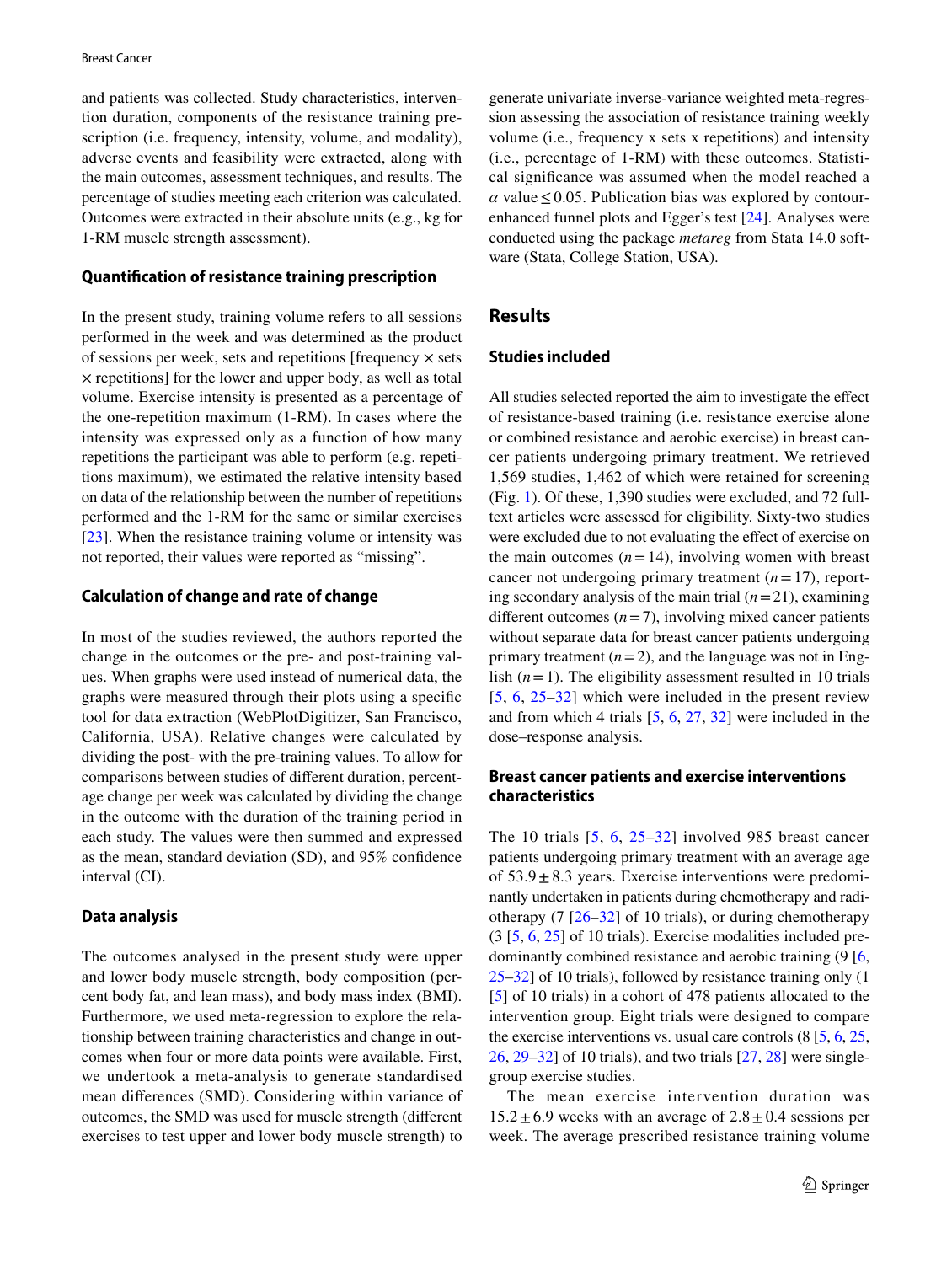

<span id="page-3-0"></span>**Fig. 1** Flowchart of study selection process

was  $7,294 \pm 4,725$  repetitions with a weekly training volume of  $526 \pm 143$  repetitions. The mean peak intensity reached throughout the resistance training program was  $72 \pm 8\%$ of 1-RM. Study characteristics, sample size, exercise prescription, included outcomes, and assessment techniques are presented in Table [1.](#page-4-0) All trials [\[5](#page-7-2), [6](#page-7-3), [25](#page-8-11)[–32](#page-8-12)] reported the frequency of training, 6 trials [\[5,](#page-7-2) [6](#page-7-3), [25](#page-8-11), [29,](#page-8-15) [31,](#page-8-17) [32\]](#page-8-12) reported the training volume, and 5 trials [[5,](#page-7-2) [6,](#page-7-3) [25](#page-8-11), [26,](#page-8-14) [32](#page-8-12)] reported the training intensity. In the quality assessment, 60% presented adequate sequence generation (6 [\[5](#page-7-2), [6](#page-7-3), [25](#page-8-11), [29–](#page-8-15)[31](#page-8-17)] of 10 studies),  $20\%$  (2 [\[5,](#page-7-2) [6\]](#page-7-3) of 10 studies) reported allocation concealment and had blinded assessment of outcomes [[30,](#page-8-18) [31](#page-8-17)], 90% described losses to follow-up and exclusions (9  $[5, 6, 25-31]$  $[5, 6, 25-31]$  $[5, 6, 25-31]$  $[5, 6, 25-31]$  $[5, 6, 25-31]$  $[5, 6, 25-31]$  $[5, 6, 25-31]$  of 10 studies), and 40% reported using the intention-to-treat principle for statistical analysis (4 [[5](#page-7-2), [6,](#page-7-3) [29](#page-8-15), [30](#page-8-18)] of 10 studies) (Table [2\)](#page-5-0).

#### **Muscle strength**

## **Length of training period, average change, and change per week**

Five trials were included in this analysis  $[5, 6, 25, 27, 32]$  $[5, 6, 25, 27, 32]$  $[5, 6, 25, 27, 32]$  $[5, 6, 25, 27, 32]$  $[5, 6, 25, 27, 32]$  $[5, 6, 25, 27, 32]$  $[5, 6, 25, 27, 32]$  $[5, 6, 25, 27, 32]$  $[5, 6, 25, 27, 32]$  $[5, 6, 25, 27, 32]$ . The average length of training period was  $16.7 \pm 6.1$  weeks and ranged from 6 to 24 weeks, with the mean total increase in strength for all strength tests of  $25.4 \pm 9.6\%$ (95% CI 17.0–33.8%). The study of Bataglini et al. [\[25\]](#page-8-11) reported only the sum of all 1-RM tests in their trial (i.e.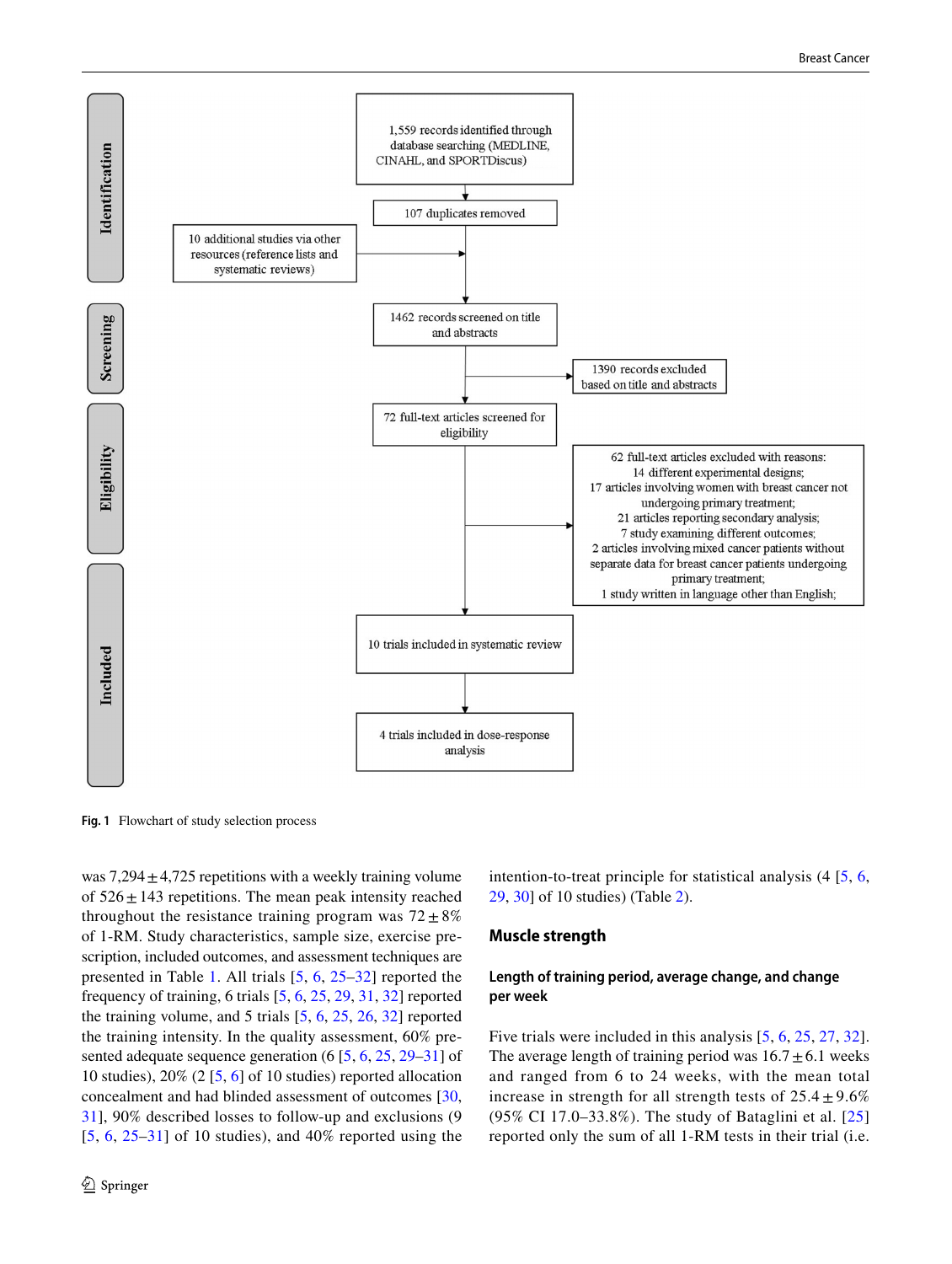| Author, year                               | Disease and treatment stage                                                                                                                 | Feasibility                                        | Exercise prescription and<br>sample                                                                                                                                                                                                                                                                            | Included outcomes                                                                                                                                              | Adverse events                                                     |
|--------------------------------------------|---------------------------------------------------------------------------------------------------------------------------------------------|----------------------------------------------------|----------------------------------------------------------------------------------------------------------------------------------------------------------------------------------------------------------------------------------------------------------------------------------------------------------------|----------------------------------------------------------------------------------------------------------------------------------------------------------------|--------------------------------------------------------------------|
| Courneya et al. 2007 [5]<br>(START trial)  | I-IIIa<br>Patients undergoing surgical<br>protocols and first-line<br>adjuvant chemotherapy<br>involving non-taxane and<br>taxane protocols | 242 admitted<br>223 randomized<br>92.1% adherence  | $n=82$ , 3 sessions per week for Bench press and leg exten-<br>a median of 17 weeks<br>sion muscle strength<br>RT: 2 sets of $8-12$ reps at<br>$(8-RM)a$<br>60-70% of 1-RM<br>Lean body mass, fat mass,<br>%BF (DXA)                                                                                           |                                                                                                                                                                | 1 reported<br>hypotensive<br>symptoms<br>1 reported diz-<br>ziness |
| Bataglini et al. 2007 [25]                 | Patients undergoing adjuvant<br>chemotherapy                                                                                                | 20 admitted<br>20 randomized<br>100% adherence     | $n = 10$ , 2 days per week for Muscle strength (1-RM)<br>Lean body mass and %BF<br>21 weeks<br>RT: 3 sets of $6-12$ reps at<br>(skinfold technique)<br>40–60% of 1-RM<br>AT: 6-12 min at 40-60% of<br>maximum heart rate                                                                                       |                                                                                                                                                                | None                                                               |
| Courneya et al. $2013$ [6]<br>(CARE trial) | $I$ -IIIc<br>Patients undergoing adjuvant<br>chemotherapy                                                                                   | 728 admitted<br>301 randomized<br>99.0% adherence  | $n = 104$ , 3 days per week for Bench press and leg exten-<br>$16.4 \pm 3.6$ w plus 24-month<br>sion muscle strength $(7-10)$<br>$RM's)^a$<br>follow-up<br>Lean body mass, fat mass,<br>RT: 2 sets of $10-12$ reps at<br>and %BF (DXA)<br>60–75% of 1-RM<br>AT: 25-30 min at 50-75% of<br>VO <sub>2</sub> peak |                                                                                                                                                                | None                                                               |
| Hutnick et al. 2005 [26]                   | $I$ -IIIc<br>Patients undergoing chemo-<br>therapy and radiotherapy                                                                         | ? admitted<br>49 randomized<br>73.5% adherence     | $n = 28$ , 3 days per week for BMI<br>24 weeks<br>%BF(?)<br>RT: $1-3$ sets of $8-12$ at<br>60-75%1-RM<br>AT: 10-20 min at 60-75%<br>functional capacity                                                                                                                                                        |                                                                                                                                                                | Not reported                                                       |
| Kolden et al. 2002 [27]                    | $I-III$<br>Patients undergoing chemo-<br>therapy and radiotherapy                                                                           | ? admitted<br>51 enrolled<br>78.4% adherence       | 16 weeks<br>RT: Missing<br>AT: 20 min at 40–70% of<br>estimated maximal aerobic<br>capacity                                                                                                                                                                                                                    | $n = 51$ , 3 days per week for %BF (skinfold technique)<br>Bench press and leg press<br>muscle strength (estimated<br>$1-RM)^a$                                | None                                                               |
| Leach et al. 2016 [28]<br>(BEAUTY trial)   | Patients undergoing chemo-<br>therapy and radiotherapy                                                                                      | 150 admitted<br>150 enrolled<br>80.6% adherence    | $n=63$ , 3 days per week during %BF (skinfold technique)<br>24 weeks<br>RT and AT: Missing                                                                                                                                                                                                                     |                                                                                                                                                                | Not reported                                                       |
| Mostarda et al. 2017 [29]                  | $I-III$<br>Patients undergoing chemo-<br>therapy, radiotherapy and/<br>or hormone therapy                                                   | 18 admitted<br>18 randomized<br>100% adherence     | $n=9$ , 3 days per week for BMI<br>4 weeks<br>RT: $3 \text{ sets of } 8-12 \text{ reps}$<br>AT: 30 min at $60\%$ of $VO2$ max                                                                                                                                                                                  |                                                                                                                                                                | None                                                               |
| Mutrie et al. 2007 [30]                    | $0$ -III<br>Patients undergoing chemo-<br>therapy and radiotherapy                                                                          | 1144 admitted<br>203 randomized<br>85.7% adherence | $n = 101$ , 2 days per week for BMI<br>12 weeks<br>RT and AT: Missing                                                                                                                                                                                                                                          |                                                                                                                                                                | None                                                               |
| Reis et al. 2018 [31]                      | Patients undergoing chemo-<br>therapy and/or radio-<br>therapy                                                                              | 300 admitted<br>31 randomized<br>90.3% adherence   | $n = 15$ , 3 days per week for BMI<br>12 weeks<br>RT: 3 sets of 12 reps<br>AT: 50-60%/80-90% of the<br>target heart rate                                                                                                                                                                                       |                                                                                                                                                                | Not reported                                                       |
| Schulz et al. 2017 [32]                    | Patients undergoing chemo-<br>therapy and radiotherapy                                                                                      | 26 admitted<br>26 randomized<br>100% adherence     | 6 weeks<br>RT: 2 sets of 8-15 reps at<br>50-80% of 1-RM<br>AT: $10 \times 1$ -min bouts of HIIT<br>at 85–100% of $VO_2$ peak                                                                                                                                                                                   | $n = 15$ , 2 days per week for Bench press, leg press, lat-<br>erall pulldown, hip abduc-<br>tion and hip adduction<br>muscle strength (estimated<br>$1-RM)^a$ | None                                                               |

<span id="page-4-0"></span>

|  | Table 1 Study characteristics: trial, disease and treatment stage, feasibility, exercise prescription and sample, outcomes and adverse events |  |  |  |  |  |  |  |  |
|--|-----------------------------------------------------------------------------------------------------------------------------------------------|--|--|--|--|--|--|--|--|
|--|-----------------------------------------------------------------------------------------------------------------------------------------------|--|--|--|--|--|--|--|--|

a Included in meta-regression analysis

%1-RM, percentage of 1-repetition maximum; %BF, percentage of body fat; AT, aerobic training; BMI, body mass index; BP, bench press; DXA, dual-energy X-ray absorptiometry; FM, fat mass; HIIT, high-intensity interval training; HRR, heart rate reserve; RM's, repetitions maximum; RT, resistance training

leg extension, leg curl, lat pulldown, and chest press) and was not included for further analysis of upper and lower body 1-RM strength. The mean strength increase for upper and lower body strength was  $25.4 \pm 9.6\%$  (95%) CI 17.0–33.8%) and  $26.1 \pm 10.1\%$  (95% CI 17.2–35.0%), and for weekly change  $2.6 \pm 1.9\%$  (95% CI 1.3–3.9%) and  $2.9 \pm 1.6\%$  (95% CI 1.6–4.2%), respectively.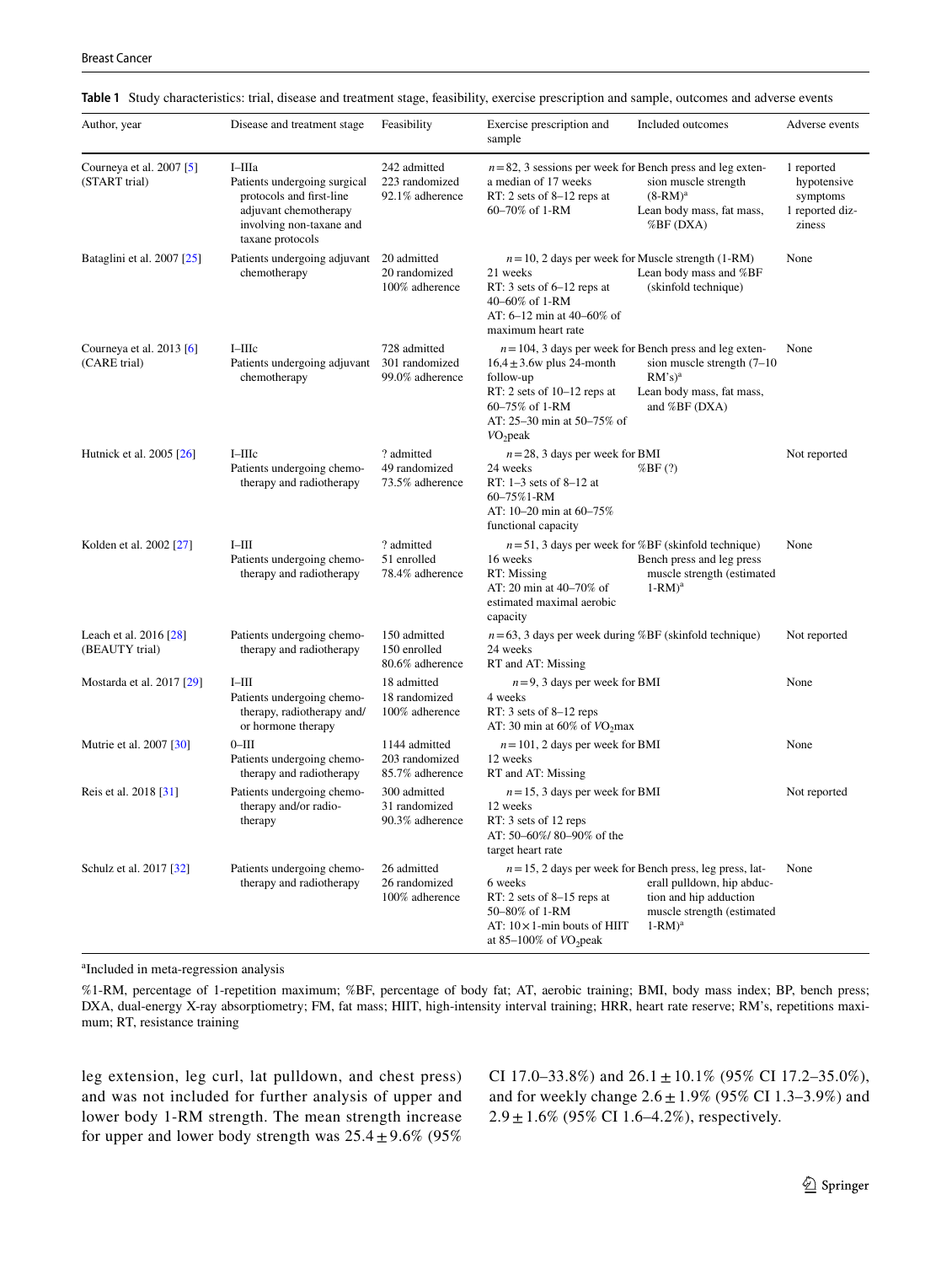<span id="page-5-0"></span>**Table 2** Methodological quality of included studies

| Study                                  | Adequate<br>sequence gen-<br>eration | Allocation<br>concealment | <b>Blinding</b><br>of outcome | Description of<br>losses and exclu-<br>sions | Intention<br>to treat<br>analysis |
|----------------------------------------|--------------------------------------|---------------------------|-------------------------------|----------------------------------------------|-----------------------------------|
| Courneya et al. $2007$ [5]             | Yes                                  | Yes                       | No.                           | Yes                                          | Yes                               |
| Bataglini et al. 2007 [25]             | Yes                                  | Unclear                   | Unclear                       | Yes                                          | Unclear                           |
| Courneya et al. $2013$ [6]             | Yes                                  | Yes                       | N <sub>0</sub>                | Yes                                          | Yes                               |
| Hutnick et al. 2005 [26]               | Unclear                              | Unclear                   | Unclear                       | Yes                                          | No.                               |
| Kolden et al. 2002 [27]                | No.                                  | N <sub>0</sub>            | Unclear                       | Yes                                          | Unclear                           |
| Leach et al. $2016$ $\lceil 28 \rceil$ | No.                                  | N <sub>0</sub>            | Unclear                       | Yes                                          | N <sub>0</sub>                    |
| Mostarda et al. 2017 [29]              | Yes                                  | Unclear                   | Unclear                       | Yes                                          | Yes                               |
| Mutrie et al. 2007 [30]                | Yes                                  | N <sub>0</sub>            | Yes                           | Yes                                          | Yes                               |
| Reis et al. 2018 [31]                  | Yes                                  | Unclear                   | Yes                           | Yes                                          | Unclear                           |
| Schulz et al. 2017 [32]                | N <sub>0</sub>                       | N <sub>0</sub>            | Unclear                       | Unclear                                      | Unclear                           |
|                                        |                                      |                           |                               |                                              |                                   |

#### **Frequency and volume**

The mean frequency of resistance training was 2.7 times per week. Regarding resistance training volume, studies prescribed  $470 \pm 170$  repetitions (95% CI 320–620 reps) per week, with the mean number of weekly total repetitions for the upper body being  $271 \pm 77$  (95% CI 204–339) reps) and  $199 \pm 93$  (95% CI 117–280 reps) for lower body exercises. Meta-regression analysis resulted in a signifcant negative relationship between weekly volume and upper body  $(r^2 = 100\%, p = 0.014;$  Table [3](#page-5-1)) and lower body 1-RM strength gains  $(r^2 = 100\%, p = 0.009;$  Table [3\)](#page-5-1). Publication bias was not observed  $(p=0.111-0.150)$ .

#### **Intensity**

The mean peak intensity (the highest value reached during a session, averaged over the entire period) was  $75 \pm 4\%$ of 1-RM (95% CI 69–81% of 1-RM). Meta-regression analysis resulted in a non-signifcant positive association between peak intensity reached and upper body  $(r^2 = 24.3\%,$  $p = 0.368$  $p = 0.368$  $p = 0.368$ ; Table 3) and lower body 1-RM strength  $(r^2 = 56.8\%, p = 0.130;$  Table [3](#page-5-1)). In addition, the increase in strength for the study that did not report resistance training intensity was  $2.2 \pm 0.1\%$  per week [\[26](#page-8-14)].

## **Body composition and BMI**

There were insufficient data points for the dose–response analysis in body mass index (BMI), percent body fat, and lean mass. In summary, 9 trials [[5,](#page-7-2) [6](#page-7-3), [25](#page-8-11)[–31\]](#page-8-17) encompassing resistance training only [\[5](#page-7-2)] and combined resistance and aerobic training [\[6](#page-7-3), [25](#page-8-11)[–31\]](#page-8-17) reported these outcomes. The average length of the training period was 15.4 weeks and ranged from 4 to 24 weeks, with the total mean change of  $-0.56\pm1.65\%$  (95% CI – 2.0 to 0.9%) in BMI, – 2.0 $\pm$ 2.8% (95% CI – 4.2 to 0.2%) for percent body fat, and  $2.4 \pm 0.04\%$ (95% CI 2.4–2.5%) for lean mass. Regarding resistance

<span id="page-5-1"></span>**Table 3** Association between main outcomes and resistance training weekly volume and peak intensity

| Outcomes<br>RT components<br>$\mathbf n$ |   |                        | Range      | $Coeff \pm SE$   | 95% CI               | Model                                           |  |
|------------------------------------------|---|------------------------|------------|------------------|----------------------|-------------------------------------------------|--|
| Muscle strength                          |   |                        |            |                  |                      |                                                 |  |
| Upper body                               | 5 | RT weekly volume, reps | 184–330    | $-0.03 \pm 0.01$ | $-0.059$ to $-0.008$ | $r^2 = 100\%$<br>$I^2 = 0\%$<br>$p = 0.014$     |  |
|                                          | 5 | RT intensity, 1-RM     | 70-80%     | $0.41 \pm 0.33$  | $-0.51-1.34$         | $r^2 = 24.3\%$<br>$I^2 = 76.0\%$<br>$p = 0.368$ |  |
| Lower body                               | 5 | RT weekly volume, reps | $92 - 264$ | $-0.009 + 0.001$ | $-0.015$ to $-0.003$ | $r^2 = 100\%$<br>$I^2 = 0\%$<br>$p = 0.009$     |  |
|                                          | 5 | RT intensity, 1-RM     | 70-80%     | $0.15 \pm 0.07$  | $-0.06$ to 0.36      | $r^2 = 56.8\%$<br>$I^2 = 83.9\%$<br>$p = 0.130$ |  |

1-RM, 1-repetition maximum; 95% CI, 95% confidence intervals; Coeff, meta-regression coefficient;  $l^2$ , statistical test of heterogeneity; *n*, number of comparisons;  $r^2$ , coefficient of determination; RT, resistance training; SE, standard error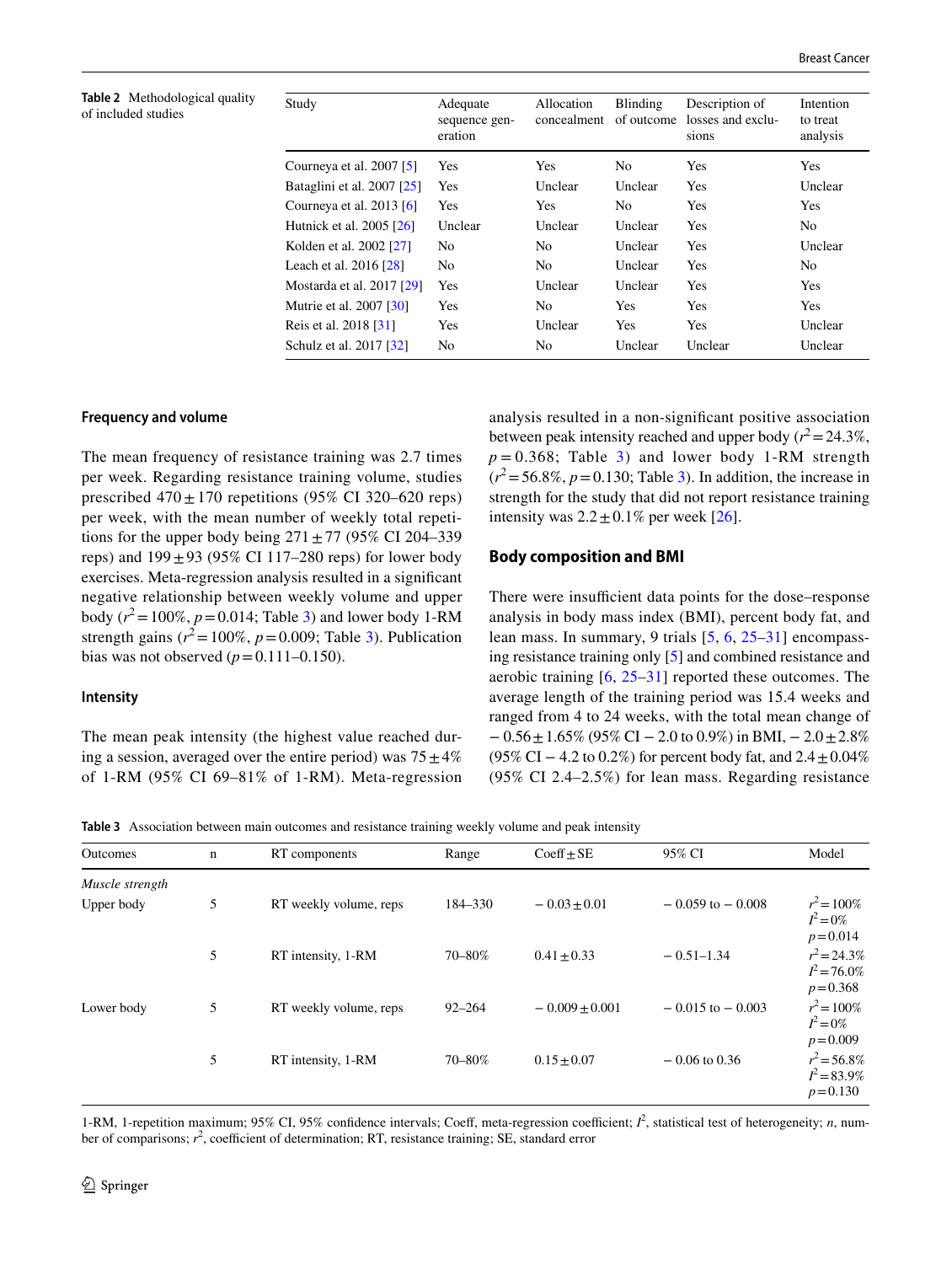training volume, studies prescribed  $576 \pm 83$  repetitions (95% CI 521–630) per week, with a mean peak intensity of  $70 \pm 7\%$  1-RM (95% CI 65–74% of 1-RM).

## **Discussion**

In this review, we investigated the characteristics of resistance training studies (i.e., volume and intensity) undertaken in breast cancer patients undergoing primary treatment and the dose–response relationship with muscle strength and body composition outcomes. Our findings indicate that resistance training weekly volume was inversely associated with increases in lower and upper body muscle strength, indicating superior benefts with lower dose resistance training (i.e., in this case, low volume). Furthermore, the lack of sufficient data precludes further analysis on body composition and BMI changes. Therefore, a low-dose resistance training volume, regardless of the intensity may provide a conservative and appropriate approach for breast cancer patients on primary treatment.

Since the frst overview of exercise studies in cancer patients [[33](#page-8-19)] which reported only one study of resistance training in breast cancer patients [\[27\]](#page-8-13), a growing body of literature has contributed to the development of exercise guidelines in cancer patients and survivors, reporting the safety, physical, physiological, and clinical benefts when a resistance training program is undertaken [\[1](#page-7-0)–[4,](#page-7-1) [10](#page-7-9), [11](#page-7-10)]. Nevertheless, it is also well known that the manipulation of resistance training variables such as frequency, volume, and intensity alter the efects on specifc physiological outcomes in healthy adults and older people [[34\]](#page-8-20), although this information in breast cancer patients and survivors is scarce.

Our fndings suggest a superior efect on muscle strength with a lower weekly volume of exercise. Thus, it is advocated that for breast cancer patients undergoing primary treatment, a lower dose of resistance exercise could result in a larger beneft for muscle strength. The reasons for this are unknown, but may be related to immune-related impairments during/after chemotherapy as patients might not fully recover following the exercise bouts and treatment sessions [[35,](#page-8-21) [36](#page-8-22)], especially due to the toxicity of agents such as taxanes afecting the neurosensory and neuromotor system [\[12](#page-7-11), [35\]](#page-8-21). Moreover, these results support the design of future exercise trials comparing low vs. high dose (in this case, low and high volume of resistance training) to test responsiveness to this type of training, and benefcial efects on clinical outcomes of interest.

Although exercise has been reported to promote signifcant benefts for accretion of lean mass and reduction in fat mass [\[5](#page-7-2), [24](#page-8-10)], the required dosage to achieve such benefts remains to be determined. In the present study, insuffcient data precluded the meta-regression analysis to test if changes in body composition outcomes were associated with the resistance training prescribed volume and intensity. Therefore, it is unknown if prescribed higher volumes or intensity of exercise would be of additional beneft. Previous studies undertaken in healthy older women demonstrate that diferent resistance training dosages (single vs. multiple sets) elicit similar results for muscle mass following short-term training [[37](#page-8-23), [38\]](#page-8-24) due to the lower threshold for muscular adaptations in older adults. Future studies will be necessary to elucidate if a lower resistance training volume may also be efective in promoting signifcant changes in lean mass and body fat as it is with muscle strength adaptations in breast and other cancer patients.

Previous exercise trials have investigated the dose–response in cancer patients, but only exploring the efects of aerobic exercise. In the WISER Sister trial [\[39](#page-8-25)], 150 min week<sup>-1</sup> and 300 min week<sup>-1</sup> of aerobic exercise were compared to usual care control during 5 menstrual cycles in women at high risk for breast cancer. A signifcant dose–response alteration was reported in favour of higher doses for cardiorespiratory ftness, body fat, and adipokine levels [\[40](#page-8-26)], although promising, evidence after the diagnosis of cancer remains unclear. In contrast, the COURAGE trial [\[41](#page-8-27)], reported superior benefts for 150 and 300 min aerobic exercise groups compared to usual care control in stage I–III colon cancer survivors, but no diferences between dosages on prognostic biomarkers such as serum intercellular adhesion molecule-1 [[42\]](#page-8-28), metabolic growth factors such as fasting insulin [[43\]](#page-8-29), and circulating tumour cells [\[44](#page-8-30)]. However, dosages of 300 or even 150 min week−1 of aerobic exercise may not be reached [\[45\]](#page-8-31), nor represent an appropriate starting weekly dosage for most cancer patients. Furthermore, the same could be evident for resistance training, where higher amounts of exercise and heavier loads may not be well tolerated by the patient. Therefore, it is reasonable to suggest that additional work is required investigating what constitutes a lower and upper threshold of dosage for diferent types of cancers and treatments undertaken [\[11](#page-7-10)]. In this regard, the present review provides important information regarding resistance exercise prescription as no additional benefts for higher doses of resistance training were found for upper or lower body muscle strength. In addition, prescribing low-dose resistance training is also in agreement with a conservative and appropriate approach, allowing gradual progression and modifcation according to comorbidities and treatment-related side effects as they present [[11\]](#page-7-10).

This study included 10 trials [[5,](#page-7-2) [6,](#page-7-3) [25–](#page-8-11)[32](#page-8-12)] specifically prescribing resistance training as the sole or part of a combined intervention, examining the respective dose–response relationship with health-related outcomes. However, there are some limitations worthy of comment. The dose–response relationship was assessed by prescribed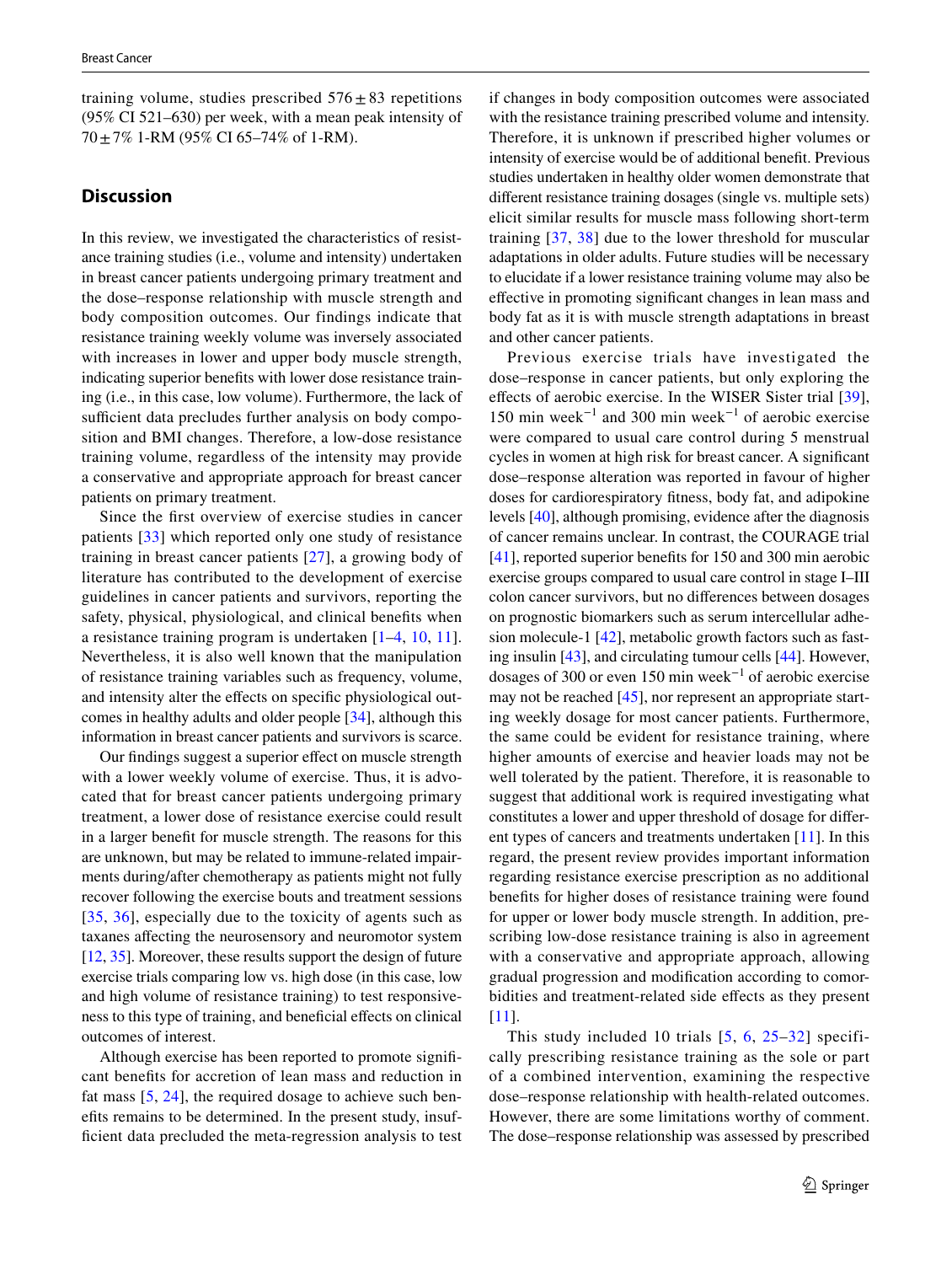rather than actual (complied) resistance training dosage. Future studies should provide information on compliance, tolerance, and adherence throughout the resistance training program to better inform not only the design of subsequent studies but also to permit a valid interpretation of the results. In addition, the restricted assessment of health-related outcomes may be considered a limitation given the array of diferent clinical outcomes in exercise oncology trials. However, changes in muscle strength and body composition including BMI are commonly reported health-related outcomes and associated with disease prognosis [\[1\]](#page-7-0), and also used to evaluate resistance training responsiveness [[13](#page-8-0)]. Finally, the exercise program duration was considered short in most of the included studies  $(\text{range } 4-24 \text{ weeks})$ . As a result, it is difficult to infer our results regarding exercise dosage beyond a short period in duration. Consequently, trials involving longer exercise durations will be necessary to confrm these results.

# **Conclusions**

In summary, the present review suggests that low-dose resistance training might be a suitable exercise recommendation for breast cancer patients undergoing primary treatment to enhance upper and lower body muscle strength. Moreover, a low-dosage program may be of beneft in reducing the barriers to exercise by reducing the time and effort required to undertake the exercise session. We suggest future studies should examine the dose–response of resistance training on clinical outcomes in patients undergoing primary treatment. Further, all exercise studies in cancer patients should report actual dosage of resistance training in sets, repetitions and resistance or load.

**Acknowledgements** Pedro Lopez is supported by the National Health and Medical Research Council (NHMRC) Centre of Research Excellence (CRE) in Prostate Cancer Survivorship Scholarship. Daniel A. Galvão and Robert U. Newton are funded by a NHMRC CRE in Prostate Cancer Survivorship. The results of the study are presented clearly, honestly, without fabrication, falsifcation, or inappropriate data manipulation.

**Author contributions** Substantial contributions to the conception and design of the work were done by PL; DAG, and RSP. The systematic search and data extraction were done by PL and GS. The work draft and revision, as well as the approval of the fnal version, were done by PL, DAG, DRT, RUN, GS, GST, and RSP. In addition, all aspects of this work related to the accuracy or integrity were ensured by PL, DAG, DRT, RUN, GS, GST, and RSP.

**Funding** Sponsors had no involvement in the study design, analysis or interpretation of data, manuscript writing and decision to submit the manuscript for publication.

## **Compliance with ethical standards**

**Conflict of interest** All authors declare that they have no confict of interest, including relevant fnancial interests, activities, relationships, and afliations to declare relating to this manuscript. All authors agree to allow the journal to review their data if requested.

**Ethical approval** This article does not contain any studies with human participants or animals performed by any of the authors.

# **References**

- <span id="page-7-0"></span>1. Schmitz KH, Courneya KS, Matthews C, Demark-Wahnefried W, Galvão DA, Pinto BM, et al. American College of Sports Medicine roundtable on exercise guidelines for cancer survivors. Med Sci Sports Exerc. 2010;42(7):1409–26.
- <span id="page-7-7"></span>2. Schmitz KH, Campbell AM, Stuiver MM, Pinto BM, Schwartz AL, Morris GS, et al. Exercise is medicine in oncology: engaging clinicians to help patients move through cancer. CA Cancer J Clin. 2019;69(6):468–84.
- <span id="page-7-8"></span>3. Rock CL, Doyle C, Demark-Wahnefried W, Meyerhardt J, Courneya KS, Schwartz AL, et al. Nutrition and physical activity guidelines for cancer survivors. CA Cancer J Clin. 2012;62(4):243–74.
- <span id="page-7-1"></span>4. Fuller JT, Hartland MC, Maloney LT, Davison K. Therapeutic efects of aerobic and resistance exercises for cancer survivors: a systematic review of meta-analyses of clinical trials. Br J Sports Med. 2018;52(20):1311.
- <span id="page-7-2"></span>5. Courneya KS, Segal RJ, Mackey JR, Gelmon K, Reid RD, Friedenreich CM, et al. Effects of aerobic and resistance exercise in breast cancer patients receiving adjuvant chemotherapy: a multicenter randomized controlled trial. J Clin Oncol. 2007;25(28):4396–404.
- <span id="page-7-3"></span>6. Courneya KS, McKenzie DC, Mackey JR, Gelmon K, Friedenreich CM, Yasui Y, et al. Efects of exercise dose and type during breast cancer chemotherapy: multicenter randomized trial. J Natl Cancer Inst. 2013;105(23):1821–32.
- <span id="page-7-4"></span>7. Mijwel S, Backman M, Bolam KA, Jervaeus A, Sundberg CJ, Margolin S, et al. Adding high-intensity interval training to conventional training modalities: optimizing health-related outcomes during chemotherapy for breast cancer: the OptiTrain randomized controlled trial. Breast Cancer Res Treat. 2018;168(1):79–93.
- <span id="page-7-5"></span>8. Steindorf K, Schmidt ME, Klassen O, Ulrich CM, Oelmann J, Habermann N, et al. Randomized, controlled trial of resistance training in breast cancer patients receiving adjuvant radiotherapy: results on cancer-related fatigue and quality of life. Ann Oncol. 2014;25(11):2237–43.
- <span id="page-7-6"></span>9. Kirkham AA, Van Patten CL, Gelmon KA, McKenzie DC, Bonsignore A, Bland KA, et al. Efectiveness of oncologistreferred exercise and healthy eating programming as a part of supportive adjuvant care for early breast cancer. Oncologist. 2018;23(1):105–15.
- <span id="page-7-9"></span>10. Hayes SC, Spence RR, Galvão DA, Newton RU. Australian Association for Exercise and Sport Science position stand: optimising cancer outcomes through exercise. J Sci Med Sport. 2009;12(4):428–34.
- <span id="page-7-10"></span>11. Hayes SC, Newton RU, Spence RR, Galvão DA. The Exercise and Sports Science Australia position statement: exercise medicine in cancer management. J Sci Med Sport. 2019;22(11):1175–99.
- <span id="page-7-11"></span>12. Courneya KS, McKenzie DC, Mackey JR, Gelmon K, Reid RD, Friedenreich CM, et al. Moderators of the effects of exercise training in breast cancer patients receiving chemotherapy: a randomized controlled trial. Cancer. 2008;112(8):1845–53.